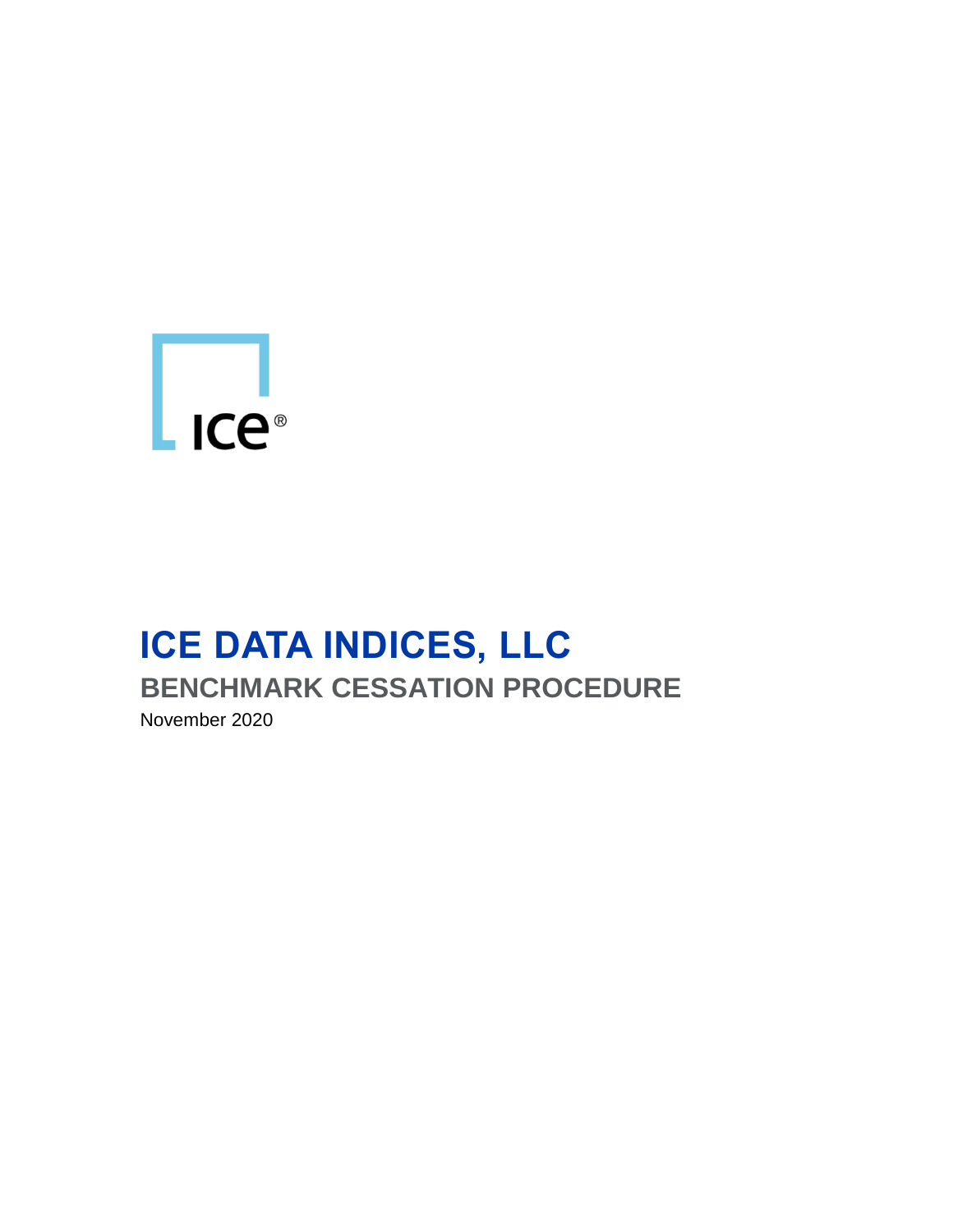#### **CONTENTS**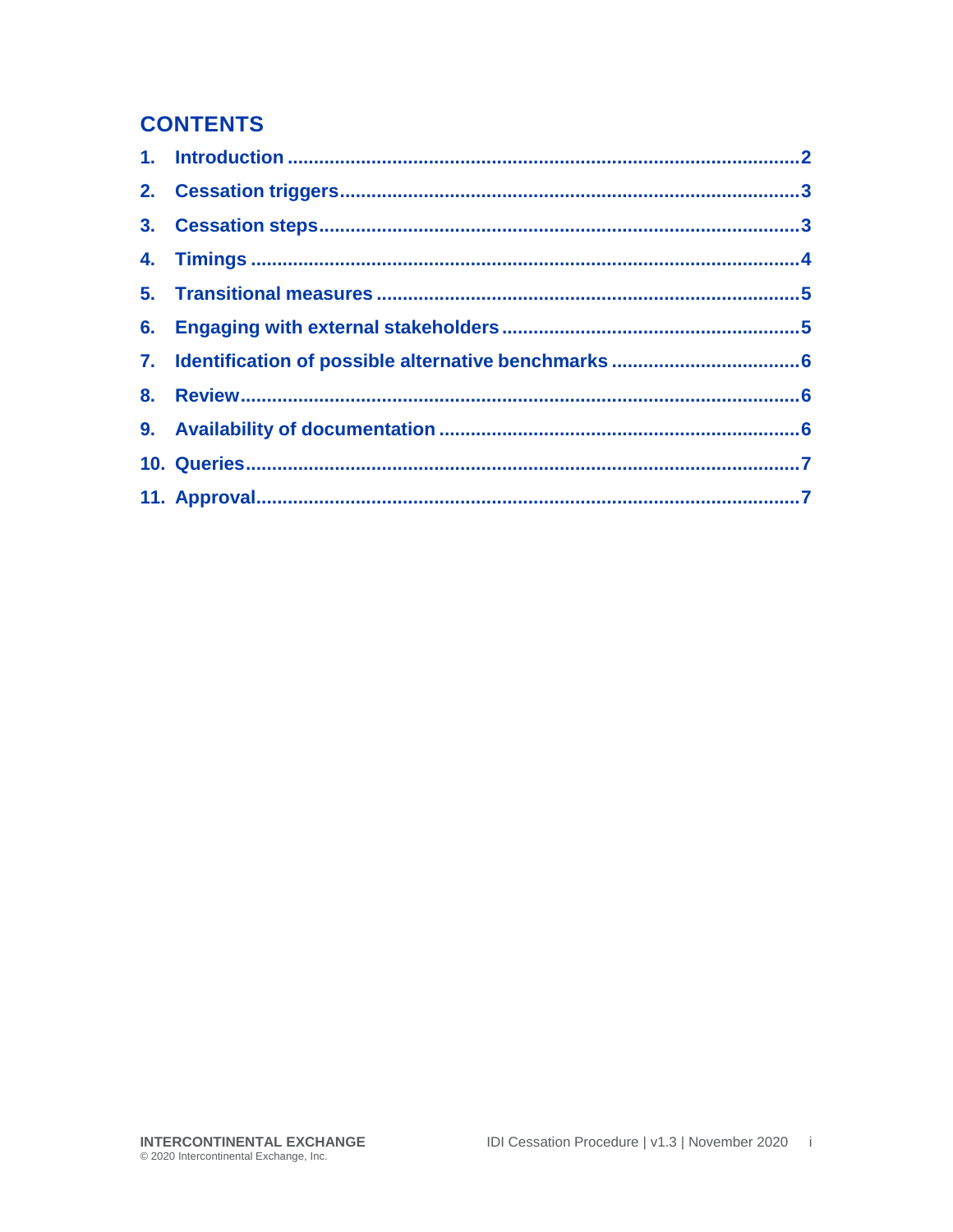

## <span id="page-2-0"></span>**1. INTRODUCTION**

ICE Data Indices, LLC ("IDI"), a wholly owned subsidiary of Intercontinental Exchange, Inc., is the Benchmark Administrator for certain Equity, Commodity, Fixed Income and Currency indices (each, a "Benchmark" and together, the "Benchmarks"). A list of the Benchmarks currently administered by IDI is available on the ICE website at *[www.theice.com/market](http://www.theice.com/market-data/indices)[data/indices](http://www.theice.com/market-data/indices)*.

IDI adheres to the Principles for Financial Benchmarks<sup>1</sup> published by the International Organization of Securities Commissions ("IOSCO") in July 2013. In addition, as a Recognised Benchmark Administrator located in a third country, IDI must also consider the provisions relating to the Changes to and cessation of a benchmark requirements under the European Union Benchmarks Regulation<sup>2</sup> and ensure that application of the IOSCO Principles is equivalent to compliance with such Regulation.

IOSCO's Principle 13 (Transition) states that:

"Administrators should have clear written policies and procedures, to address the need for possible cessation of a Benchmark, due to market structure change, product definition change, or any other condition which makes the Benchmark no longer representative of its intended Interest."

The EU BMR (Article 28) states that:

"An administrator shall publish, together with the benchmark statement referred to in Article 27, a procedure concerning the actions to be taken by the administrator in the event of changes to or the cessation of a benchmark which may be used in the Union in accordance with Article 29(1). The procedure may be drafted, where applicable, for families of benchmarks and shall be updated and published whenever a material change occurs."

This Benchmark Cessation Procedure sets out the steps that IDI would take in the event of discontinuation in whole or in part of a benchmark we administer.

The separate Transition Policy addresses other aspects of Principle 13 *<https://www.theice.com/market-data/indices/regulation>*.

l

<sup>&</sup>lt;sup>1</sup> Available at [http://www.iosco.org/library/pubdocs/pdf/IOSCOPD415.pdf.](http://www.iosco.org/library/pubdocs/pdf/IOSCOPD415.pdf)

<sup>2</sup> *[Regulation \(EU\) 2016/1011 of the European Parliament and of the Council of 8 June 2016 on indices used as](https://eur-lex.europa.eu/legal-content/EN/TXT/?uri=CELEX%3A32016R1011)  [benchmarks in financial instruments and financial contracts or to measure the performance of investment funds.](https://eur-lex.europa.eu/legal-content/EN/TXT/?uri=CELEX%3A32016R1011)*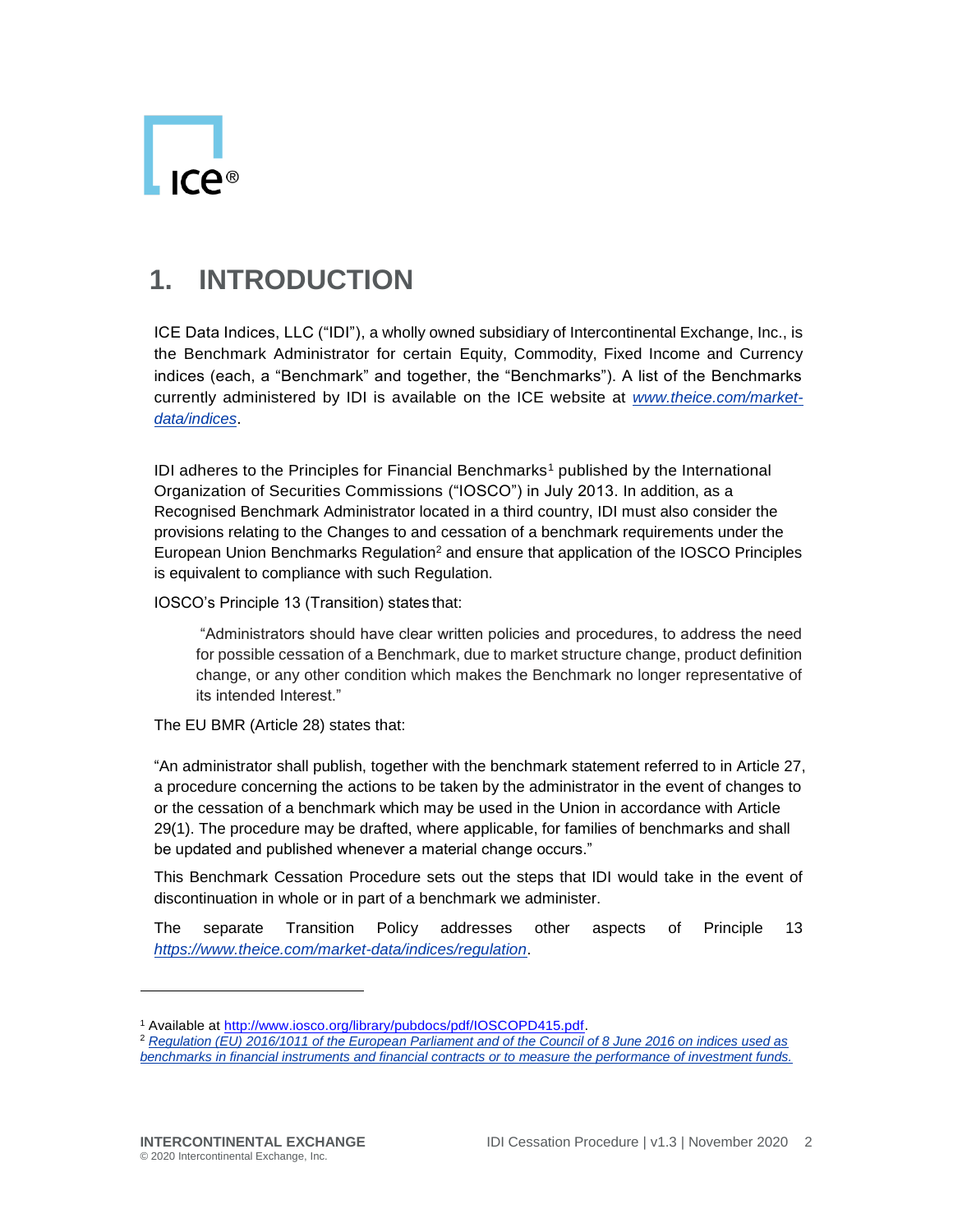Details of the cessation planning would be reviewed and agreed with the IDI Governance Committee, which would have an important role in monitoring the execution of the plan.

**Terms used but not defined in this document have the meanings given to them in the IOSCO Principles.**

## <span id="page-3-0"></span>**2. CESSATION TRIGGERS**

The proposed cessation of a benchmark may be triggered in a number of ways, including:

- Inability on the part of the benchmark administrator to continue to produce the benchmark for whatever reason including, for example, an inability to source appropriate data
- Action by a regulatory body
- Change in the underlying interest that the benchmark seeks to represent or where the benchmark can no longer serve its purposes, for example, as no longer being representative of a particular sector
- Insufficient demand for a benchmark to warrant its continuation, whether through the emergence of an alternative benchmark or otherwise
- Based on the request of the client (but always subject to IDI's approval).

Where the cessation is triggered by regulatory action, it is likely that the regulatory body would determine what actions should be taken by IDI. Where there is insufficient demand for a benchmark to warrant its continuation, alternative measures are unlikely to need to be identified. The scenarios that a cessation plan needs to consider are therefore where the benchmark administrator cannot continue to produce the benchmark, there is a fundamental change in the underlying interest that the benchmark seeks to represent or where the benchmark can no longer serve its purposes, for example, as no longer being representative of a particular sector.

The relevant business unit may propose a termination; the Governance Committee is responsible for approving any such termination.

## <span id="page-3-1"></span>**3. CESSATION STEPS**

The factors to be considered in the context of the cessation of a benchmark are as follows: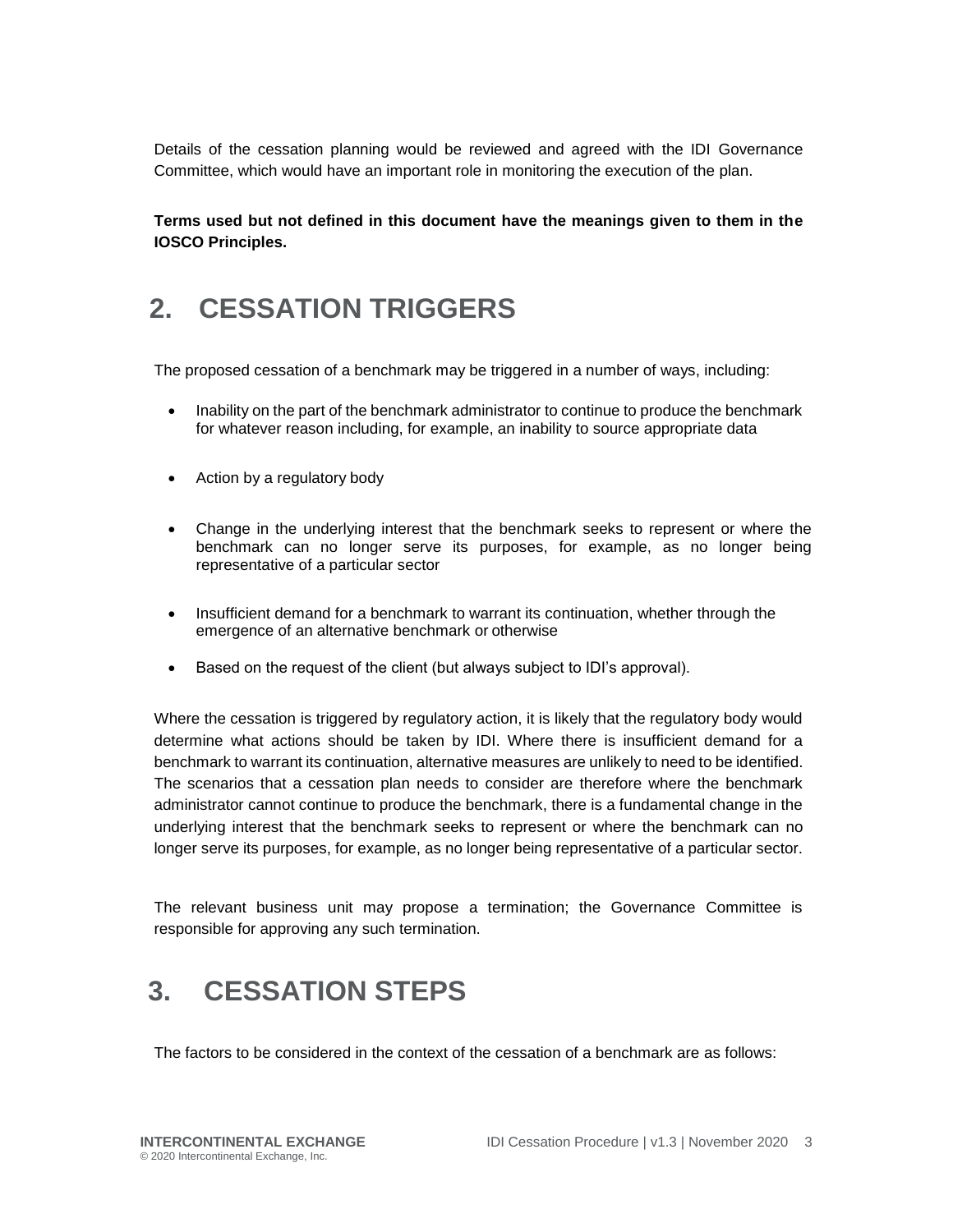- The timing of cessation, taking into account the likely impact of the cessation, such as the breadth and depth of contracts and financial instruments that reference the benchmark and the additional factors set forth in Section 4 below
- The notice period
- Whether any transitional measures should or could be implemented
- Feedback from Subscribers and other Stakeholders, as appropriate, and
- Identification of possible alternative benchmarks and migration thereto.

These factors are considered further below.

#### <span id="page-4-0"></span>**4. TIMINGS**

The timing of cessation must take into consideration several factors:

- The urgency, if any, of ceasing the benchmark;
- The amount of notice that should be given to stakeholders to allow them to take a number of actions: to identify alternative arrangements; to put such alternatives in place; to ensure that contractual documentation is amended as necessary; and to update promotional or other material;
- The timing of any transitional measures;
- The extent of any likely IT or operational issues;
- Whether there are any important dates or milestones in the near future (including but not limited to expiries of financial instruments referencing the benchmark);
- Whether there are any clear timing implications for migration to any identified alternative to the benchmark; and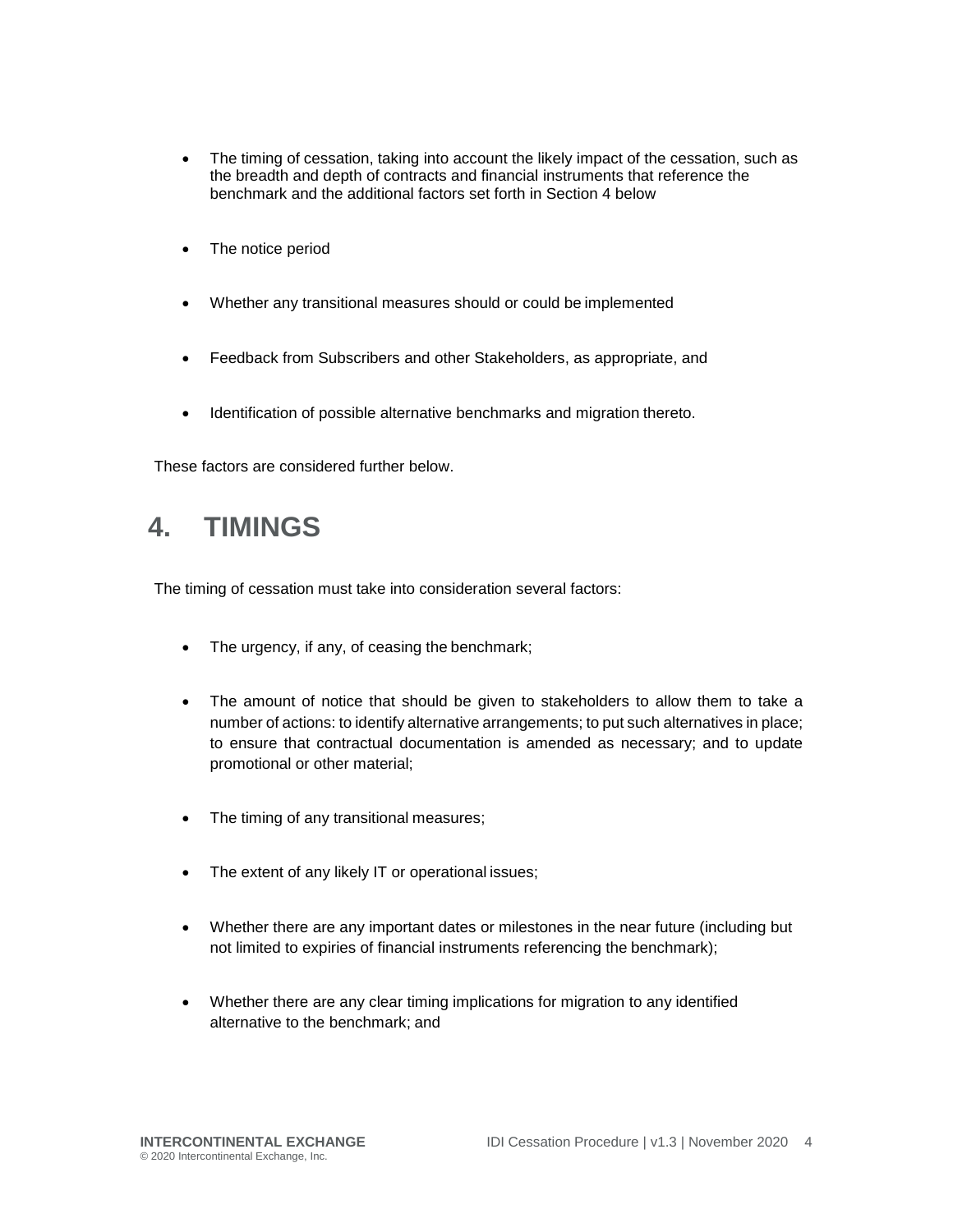Whether there are any regulatory, legal or other provisions that might affect the timing.

Where there are likely to be at least some outstanding contracts or financial instruments referencing the benchmark, immediate cessation of the benchmark could have disruptive implications. A sufficient notice period should be allowed to facilitate an orderly transition to alternative arrangements, as determined by IDI and approved by the Governance Committee in accordance with its charter, consultation process and other IDI policies. Generally, any termination will be subject to a notice period determined by IDI and approved by the Governance Committee; IDI shall notify Stakeholders and Subscribers of the termination by posting an announcement on the primary IDI distribution platform for the applicable index<sup>3</sup>. In addition, other communication channels may also be utilized, including the following: market data portal; press release; specific client communications; social media including LinkedIn and Twitter; and other such forms of communication.

## <span id="page-5-0"></span>**5. TRANSITIONAL MEASURES**

Where cessation of a benchmark is under consideration, the relative advantages and disadvantages of putting in place any transitional measures should be assessed by the Governance Committee, in accordance with its charter, consultation process and other IDI policies, including the Transition Policy referred to above.

#### <span id="page-5-1"></span>**6. ENGAGING WITH EXTERNAL STAKEHOLDERS**

If cessation of a benchmark were under consideration, IDI would engage closely with the relevant stakeholders and other interested parties, which may include, as appropriate:

- Any relevant regulatory body
- Users of the benchmark directly (for example, by email to registered licensees and by conference calls where appropriate), through any relevant association(s) and/or through paid advertisements or through a consultation process
- Benchmark Submitters, if any, associated with the benchmark

l

<sup>3</sup> IDI Website: *<https://www.theice.com/market-data/indices>* or the ICE Index Platform *<https://indices.theice.com/>*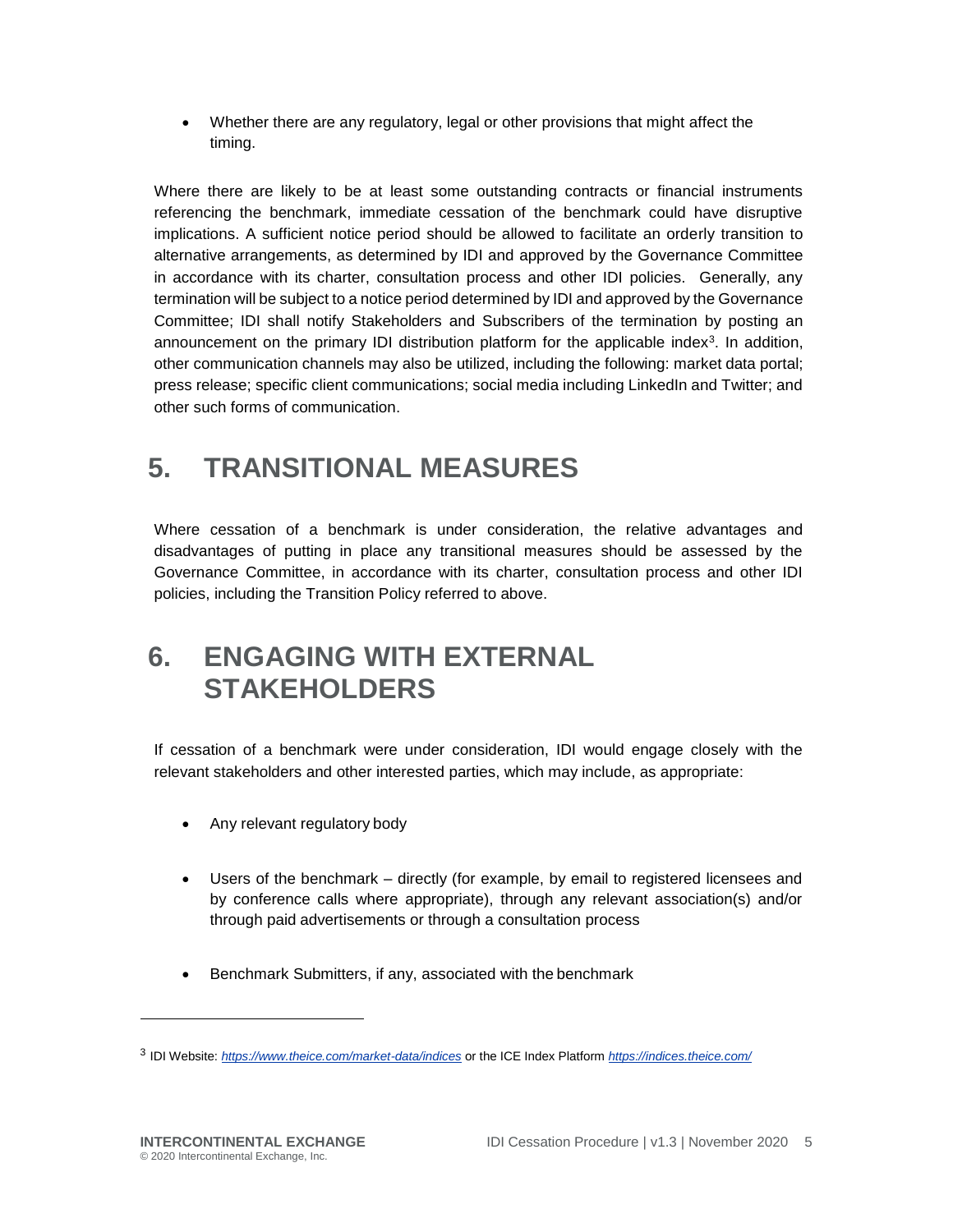- Redistributors of the benchmark, and
- The media.

IDI would also include relevant information and relevant contact details on its website.

## <span id="page-6-0"></span>**7. IDENTIFICATION OF POSSIBLE ALTERNATIVE BENCHMARKS**

IDI's Transition Policy sets out a number of factors related to IDI benchmarks that users may wish to consider when seeking to identify alternative benchmarks.

The suitability of any alternative benchmark would depend on, among other things, the particular needs and circumstances of Subscribers and other Stakeholders. As such, IDI does not preidentify any default alternative for any benchmark covered by this procedure.

However, IDI would seek as far as possible to accommodate migration to an alternative benchmark into the planning for the cessation of a benchmark in whole or in part, where such information were made known to IDI in sufficient time for it to be incorporated into the cessation plan.

#### <span id="page-6-1"></span>**8. REVIEW**

This Benchmark Cessation Procedure is subject to review on a periodic basis, and at least annually. This Policy may be subject to more frequent review and revision based on business and/or regulatory changes.

## <span id="page-6-2"></span>**9. AVAILABILITY OF DOCUMENTATION**

This Benchmark Cessation Procedure shall be published on IDI's website *[www.theice.com/market-data/indices/regulation](http://www.theice.com/market-data/indices/regulation)*.